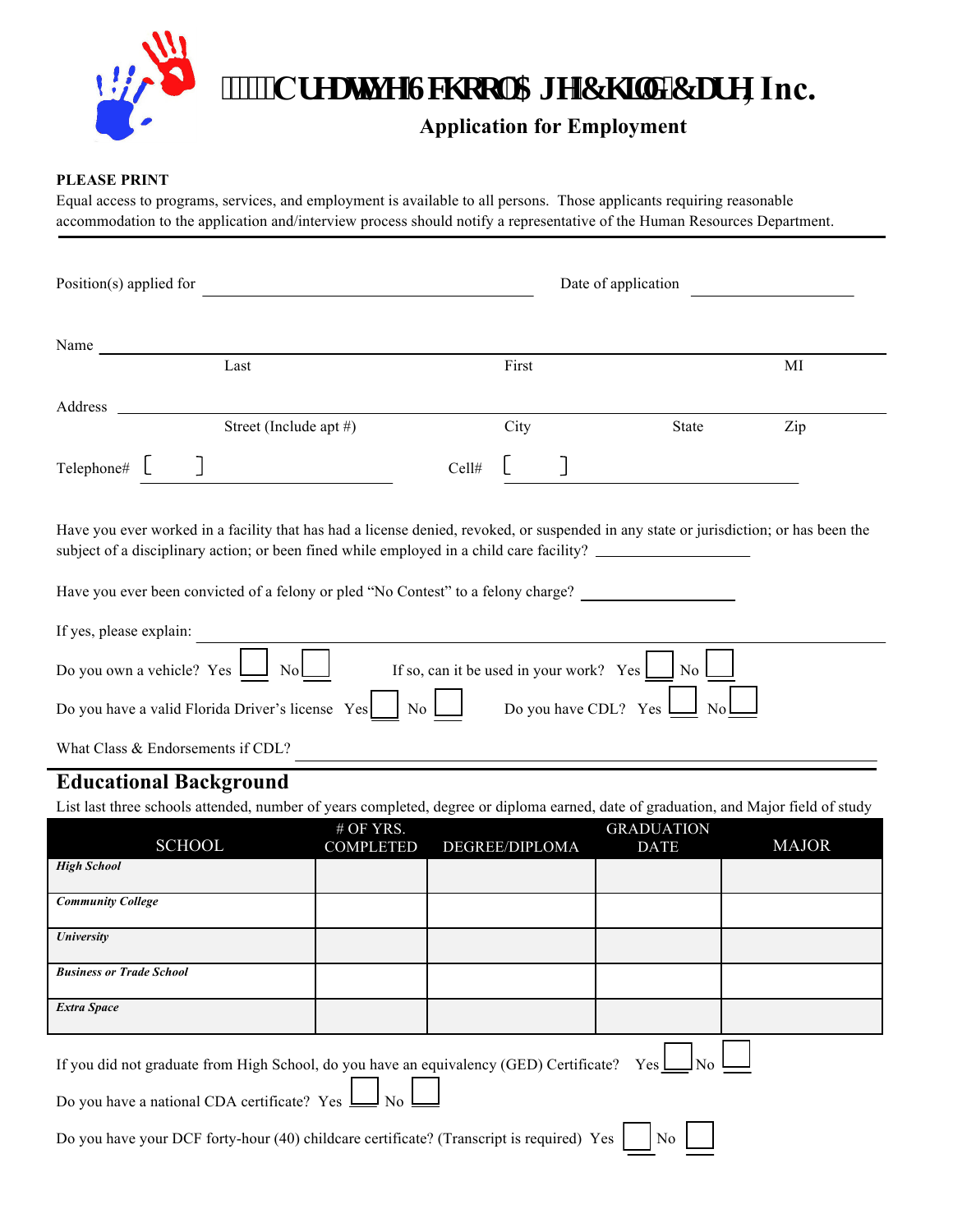

### **Employment History**

Provide the following information for your past and present employers, assignments, or volunteer activities starting with the most recent (use additional space provided if necessary). Explain any gaps in employment in the comments section below.

| <b>EMPLOYER</b>                         | <b>TELEPHONE</b>                      |            | <b>DATES</b><br><b>EMPLOYED</b><br><b>FROM</b><br>TO |     | <b>SUMMARIZE THE TYPE OF WORK PERFORMED</b><br><b>AND RESPONSIBILITIES</b> |
|-----------------------------------------|---------------------------------------|------------|------------------------------------------------------|-----|----------------------------------------------------------------------------|
| <b>ADDRESS</b>                          |                                       |            |                                                      |     |                                                                            |
|                                         |                                       |            |                                                      |     |                                                                            |
| <b>JOB TITLE</b>                        | <b>RATE/SALARY</b><br><b>STARTING</b> |            | <b>RATE/SALARY</b><br><b>FINAL</b>                   |     |                                                                            |
|                                         |                                       |            |                                                      |     |                                                                            |
| <b>IMMEDIATE SUPERVISOR &amp; TITLE</b> |                                       | <b>PER</b> | <sup>\$</sup>                                        | PER |                                                                            |
|                                         |                                       |            |                                                      |     |                                                                            |
| <b>REASON FOR LEAVING</b>               |                                       |            | MAY WE CONTACT FOR REFERENCE                         |     |                                                                            |
|                                         | <b>YES</b>                            |            | NO.                                                  |     |                                                                            |

| <b>EMPLOYER</b>                         | <b>TELEPHONE</b>   |                              | <b>DATES</b><br><b>EMPLOYED</b><br><b>FROM</b><br>TO |  | <b>SUMMARIZE THE TYPE OF WORK PERFORMED</b><br><b>AND RESPONSIBILITIES</b> |
|-----------------------------------------|--------------------|------------------------------|------------------------------------------------------|--|----------------------------------------------------------------------------|
| <b>ADDRESS</b>                          |                    |                              |                                                      |  |                                                                            |
|                                         |                    |                              |                                                      |  |                                                                            |
| <b>JOB TITLE</b>                        | <b>RATE/SALARY</b> |                              | <b>RATE/SALARY</b>                                   |  |                                                                            |
|                                         | <b>STARTING</b>    |                              | <b>FINAL</b>                                         |  |                                                                            |
| <b>IMMEDIATE SUPERVISOR &amp; TITLE</b> |                    | <b>PER</b>                   | PER                                                  |  |                                                                            |
|                                         |                    |                              |                                                      |  |                                                                            |
| <b>REASON FOR LEAVING</b>               |                    | MAY WE CONTACT FOR REFERENCE |                                                      |  |                                                                            |
|                                         | <b>YES</b>         |                              | NO.                                                  |  |                                                                            |

| <b>EMPLOYER</b>                         | <b>TELEPHONE</b>                      |            | <b>DATES</b><br><b>EMPLOYED</b><br><b>FROM</b><br>TO. |            | <b>SUMMARIZE THE TYPE OF WORK PERFORMED</b><br><b>AND RESPONSIBILITIES</b> |
|-----------------------------------------|---------------------------------------|------------|-------------------------------------------------------|------------|----------------------------------------------------------------------------|
| <b>ADDRESS</b>                          |                                       |            |                                                       |            |                                                                            |
|                                         |                                       |            |                                                       |            |                                                                            |
| <b>JOB TITLE</b>                        | <b>RATE/SALARY</b><br><b>STARTING</b> |            | <b>RATE/SALARY</b><br>FINAL                           |            |                                                                            |
|                                         |                                       |            |                                                       |            |                                                                            |
| <b>IMMEDIATE SUPERVISOR &amp; TITLE</b> |                                       | <b>PER</b> | <sup>\$</sup>                                         | <b>PER</b> |                                                                            |
|                                         |                                       |            |                                                       |            |                                                                            |
| <b>REASON FOR LEAVING</b>               |                                       |            | MAY WE CONTACT FOR REFERENCE                          |            |                                                                            |
|                                         | <b>YES</b>                            |            | NO.                                                   |            |                                                                            |

| <b>EMPLOYER</b>                         | <b>TELEPHONE</b>                      |                              | <b>DATES</b><br><b>EMPLOYED</b><br><b>FROM</b><br>TO |  |            | <b>SUMMARIZE THE TYPE OF WORK PERFORMED</b><br><b>AND RESPONSIBILITIES</b> |
|-----------------------------------------|---------------------------------------|------------------------------|------------------------------------------------------|--|------------|----------------------------------------------------------------------------|
| <b>ADDRESS</b>                          |                                       |                              |                                                      |  |            |                                                                            |
|                                         |                                       |                              |                                                      |  |            |                                                                            |
| <b>JOB TITLE</b>                        | <b>RATE/SALARY</b><br><b>STARTING</b> |                              | <b>RATE/SALARY</b><br><b>FINAL</b>                   |  |            |                                                                            |
|                                         |                                       |                              |                                                      |  |            |                                                                            |
| <b>IMMEDIATE SUPERVISOR &amp; TITLE</b> | <b>PER</b>                            |                              |                                                      |  | <b>PER</b> |                                                                            |
|                                         |                                       |                              |                                                      |  |            |                                                                            |
| <b>REASON FOR LEAVING</b>               |                                       | MAY WE CONTACT FOR REFERENCE |                                                      |  |            |                                                                            |
|                                         | <b>YES</b>                            |                              | NO.                                                  |  |            |                                                                            |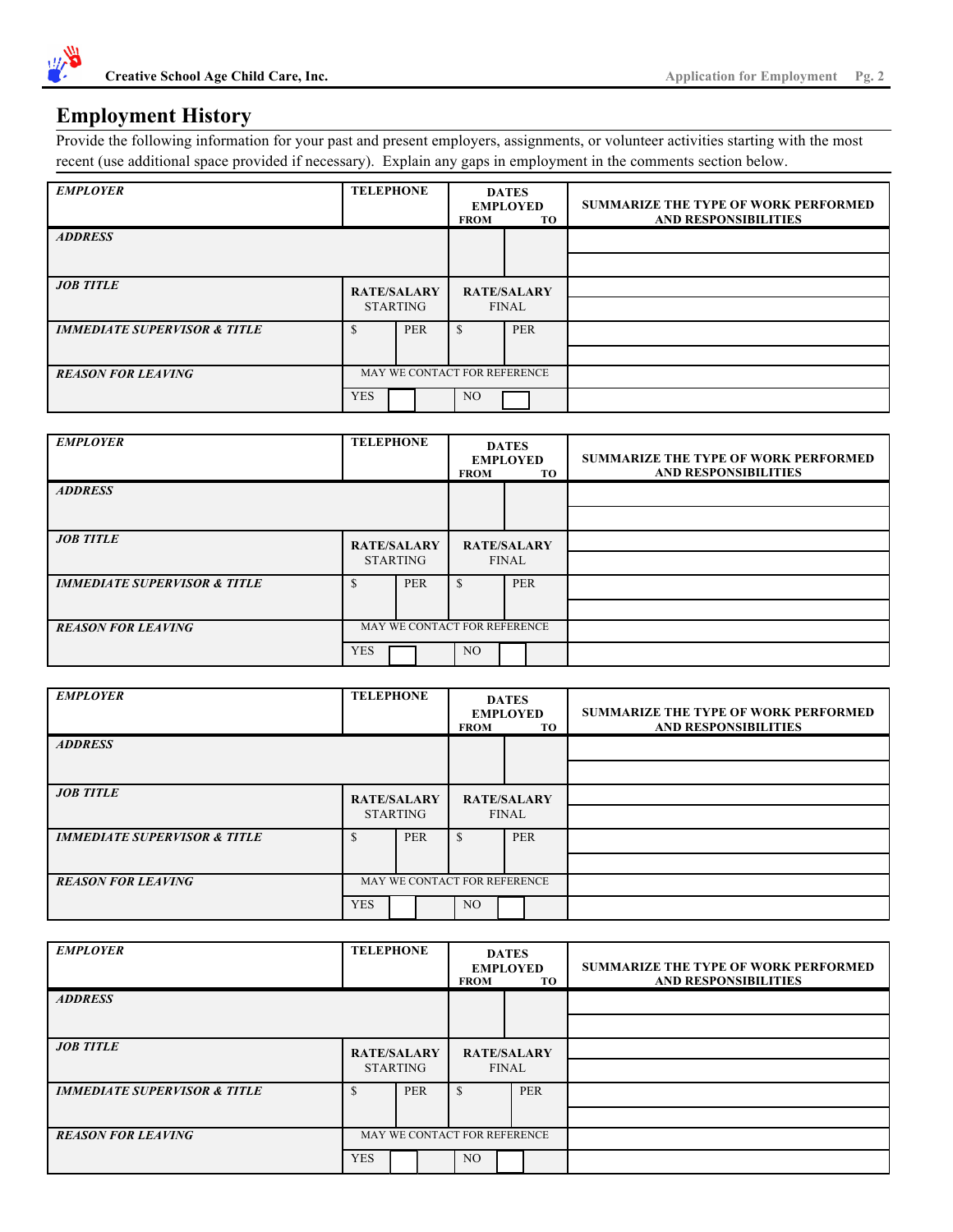

**COMMENTS (**Including explanation of any gaps in employment)

**SKILLS & QUALIFICATIONS** (Summarize any special training, skills, licenses, and/or certifications that may qualify you as being able to perform job-related functions in the position(s) for which you are applying.

What personal qualities do you possess that will help you fulfill the position for which you are applying?

List any additional information you would like us to consider.

References - List name and telephone number of three business/work references who are not related to you and are not previous supervisors

| <b>NAME</b> | <b>TELEPHONE</b> | YEARS KNOWN |
|-------------|------------------|-------------|
|             |                  |             |
|             |                  |             |
|             |                  |             |
|             |                  |             |
|             |                  |             |
|             |                  |             |

Are you a current or former"Etgcwkg"Uej qqn'Ci g'Ej knf "Ectg parent."uwxf gpv."qt"go r m { gg? Yes  $\Box$  No

Additional Space (please indicate which section and/or question you are referring to